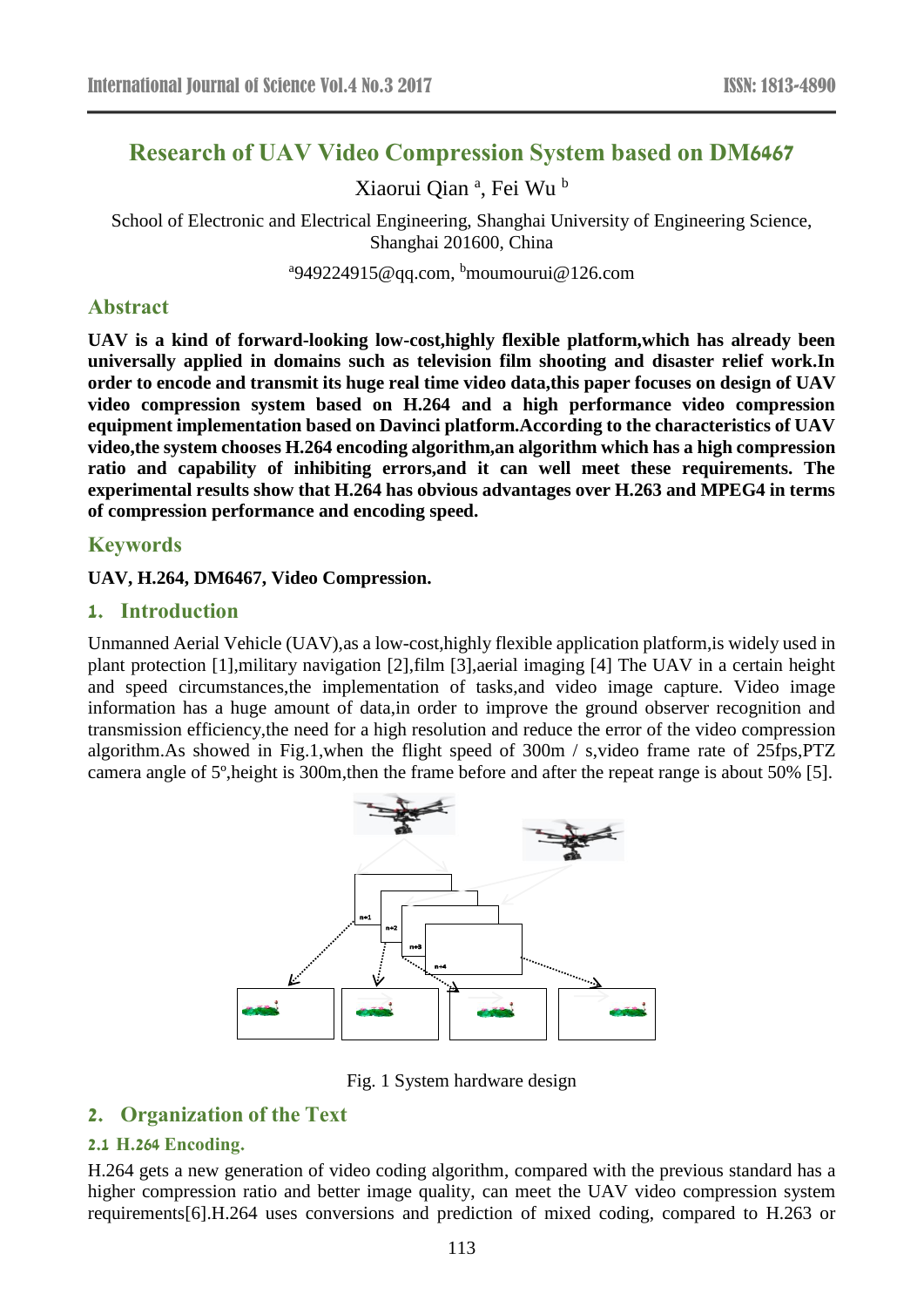MPEG4, when using the same bit rate, you can get a higher SNR, the rate down to 50%. Using a more accurate motion estimation and prediction algorithm, H.264 minimizes residual data by motion compensation and reduces entropy coding data to improve coding efficiency.

#### **2.2 MPEG4 Encoding .**

MPEG4 encoding is built on the object, that is, VOP (video object plane), which contains the shape information, texture information and motion information 3 kinds of information. MPEG4 on the VOP code is actually the VOP of the three kinds of information encoding, and the results of the synthesis of bit stream output [7].

It has the advantage that it makes it possible for the control object and the operation object to be possible, enabling content-based interaction (editing, operation, access, etc.), and the conventional encoding is frame-based, and it is clear that the object cannot be manipulated. Two can be used according to the importance of the object of a different compression ratio, in order to achieve efficient compression.

#### **2.3 H.263 Encoding**

The H.263 video coding standard is a low bit rate image compression standard intended for high quality motion image compression. H.263 uses the coding method common in motion video coding, and divides the coding process into two parts: intra-frame coding and inter-coding. I frame using improved DCT transform and quantization, in the frame between the use of 1/2 pixel motion vector prediction compensation technology to make the motion compensation more accurate, quantified after the application of improved variable length coding table (VLC) quantitative data entropy coding, Get the final coding coefficient [8].

It has the advantage of high compression rate, CIF format full real-time mode single occupancy bandwidth is generally around a few hundred, the specific occupation of bandwidth as the amount of movement on the screen and how much different. The disadvantage is the case that the quality is relatively poor, occupying the bandwidth with the complexity of the screen movement and greatly change.

## **3. System Hardware Design**

We designed the UAV video compression system structure shown in Fig.2. Its function can be divided into the following sections [9,10]:

(1) video input processor: use the TVP5158 chip to receive image data from the camera,and then convert the analog signal to a digital video signal according to ITU.1120.

(2) core processor: This part of the choice of TMS320DM6467 processor,C64 work in 594MHz,ARM926EJ-S work in 297MHz. The core processor receives data from the video input processor,converts the data into a standard H.264 stream by using a H.264 encoder,and then saves it to the storage module.

(3) data storage module: it integrates in the DM6467 kernel SATA port,the various types of data written to a solid state disk (Solid State Drives,SSD).

(4) clock module: clock module using CDCE949 chip,according to the system configuration to provide the smallest clock unit for data storage module time reference.

(5) power module: select TPS54331D and TPS40192D two chips for voltage conversion circuit design. This module provides sufficient power for each module.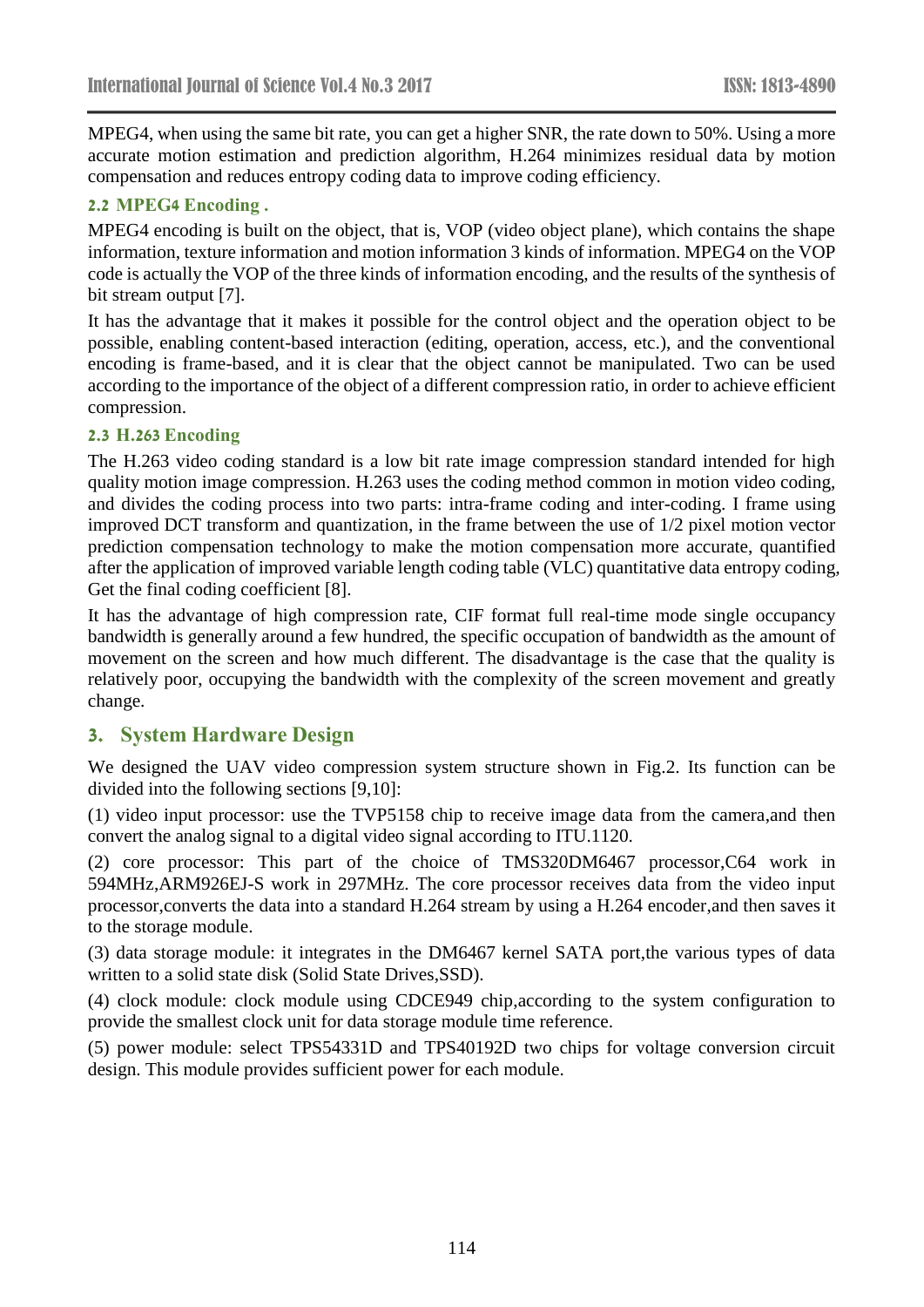

Fig. 2 System hardware design

## **4. System Software Design**

The software design and development process based on the Davinci platform consists of four steps [11]: algorithm design, server, and codec engine and application design. The system uses DSP / BIOS for DSP to support the operation of audio and video algorithms, and uses MontaVista Linux (MV) on ARM to support its management of peripherals. The ARM-side program executes the codec algorithm on the DSP side through the VISA (Video, Image, Speech, Audio) API interface call provided by Codec Engine and returns the result of the algorithm execution to the ARM-side program via the VISA API interface. Fig.3 displays the VISA API during operation [12].

Applications include ARM and DSP-side software. ARM is responsible for VxWorks platform device driver, load DSP program and DSP interrupt handling. DSP is in charge of implementing the video coding algorithm.

(1) ARM-side call Engine\_Open function, the executable program will be loaded to the DSP side, open a Codec Engine instance.

(2) The ARM side calls VISA Create, creates a Codec algorithm instance corresponding to the Codec Engine instance, and returns a pointer to the Codec Engine API call.

(3) SAF7113 output BT.1120 digital video, as the DM6467 VPORT input, VPORT convert it to YUV format, sent to the DSP side for encoding.

(4) DSP calls the H.264 algorithm to encode the input image data.

(5) DSP to the ARM side to send an interrupt, and the data stream encoding to the ARM side.

(6) ARM side to receive and save the data flow, check all coding tasks have been completed, and then notify the DSP.



Fig.3 Dual - core Communication Flow Chart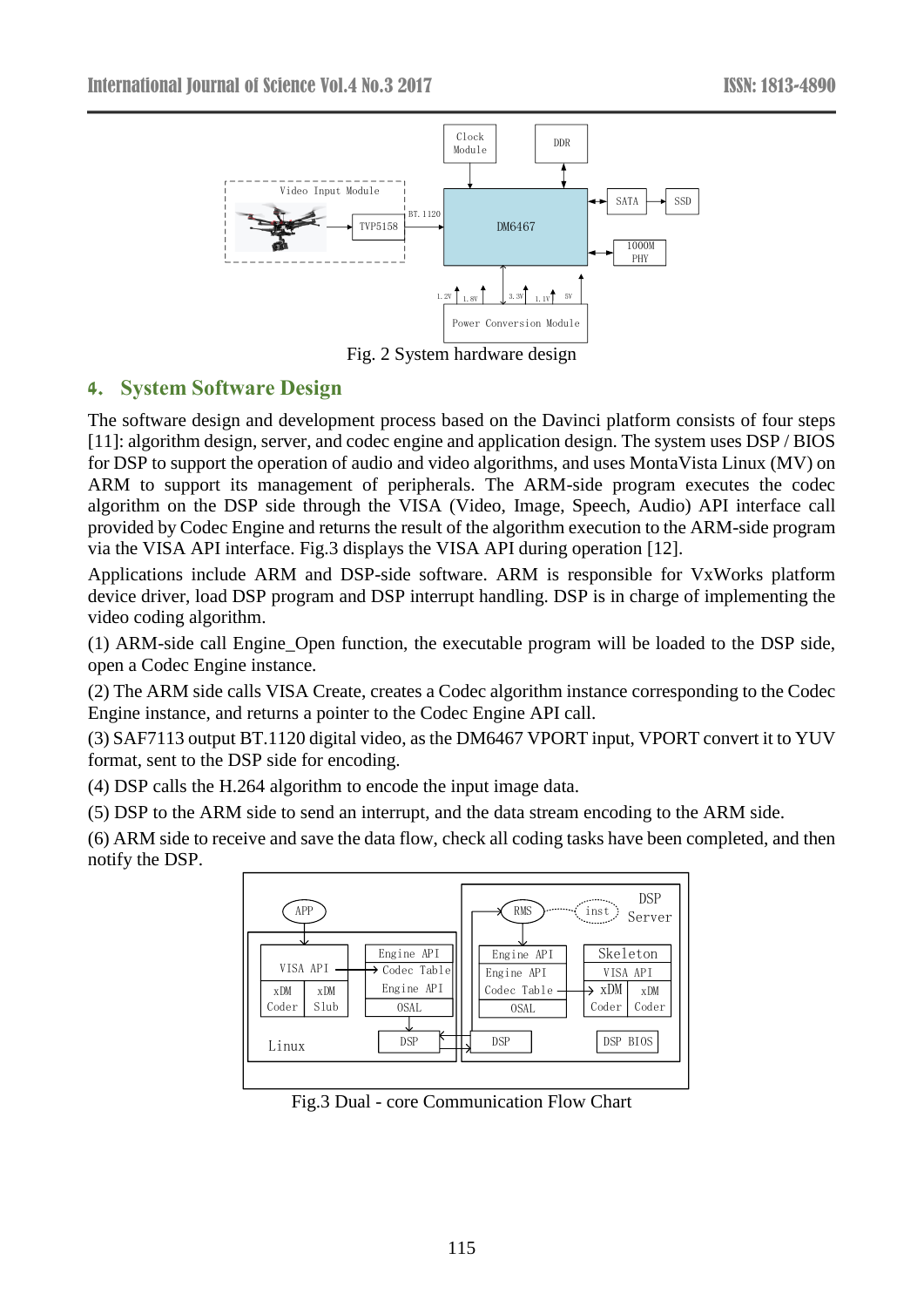## **5. Experiment and Analysis**

#### **5.1 Compression Performance Comparison**

In this experiment, [http://meru.cecs.missouri.edu/free\\_download/videos/,](http://meru.cecs.missouri.edu/free_download/videos/,) mother\_ daughter\_ qcif. y4m video is selected with a resolution, and H.263,MPEG4 and H.264 encoders are used to compress the video sequence. The PSNR (peak signal to noise ratio) at different bit rates is shown in Fig.4.

The experimental data show that at the same bit rate, H.264 PSNR is 2dB higher than MPEG-4 average, 3dB higher than H.263 average; 40% lower than MPEG4 at the same PSNR, average low 48%. So H.264 compression performance is better than MPEG4 and H.263.



Fig. 4 PSNR comparison at different bit rates

#### **5.2 Coding Speed**

We encode the coding speed test sequence [13], the results shown in Fig.5. The results show that the encoding speed is not very different at the low speed, but when the rate increases, the H.264 algorithm is the most advanced, and the MPEG-4 and H.263 algorithms are basically the same.



Fig. 5 Encoding speed comparison at different bit rates

## **6. Conclusion**

In this paper, we completed the design of UAV video compression system based on H.264 video coding standard and Davinci platform, and realized high performance video compression equipment with 25fps at 1080p resolution. It is well suited to meet the requirements of UAV video capture on board, such as high compression ratio, high video resolution and reasonable embedded resource consumption.